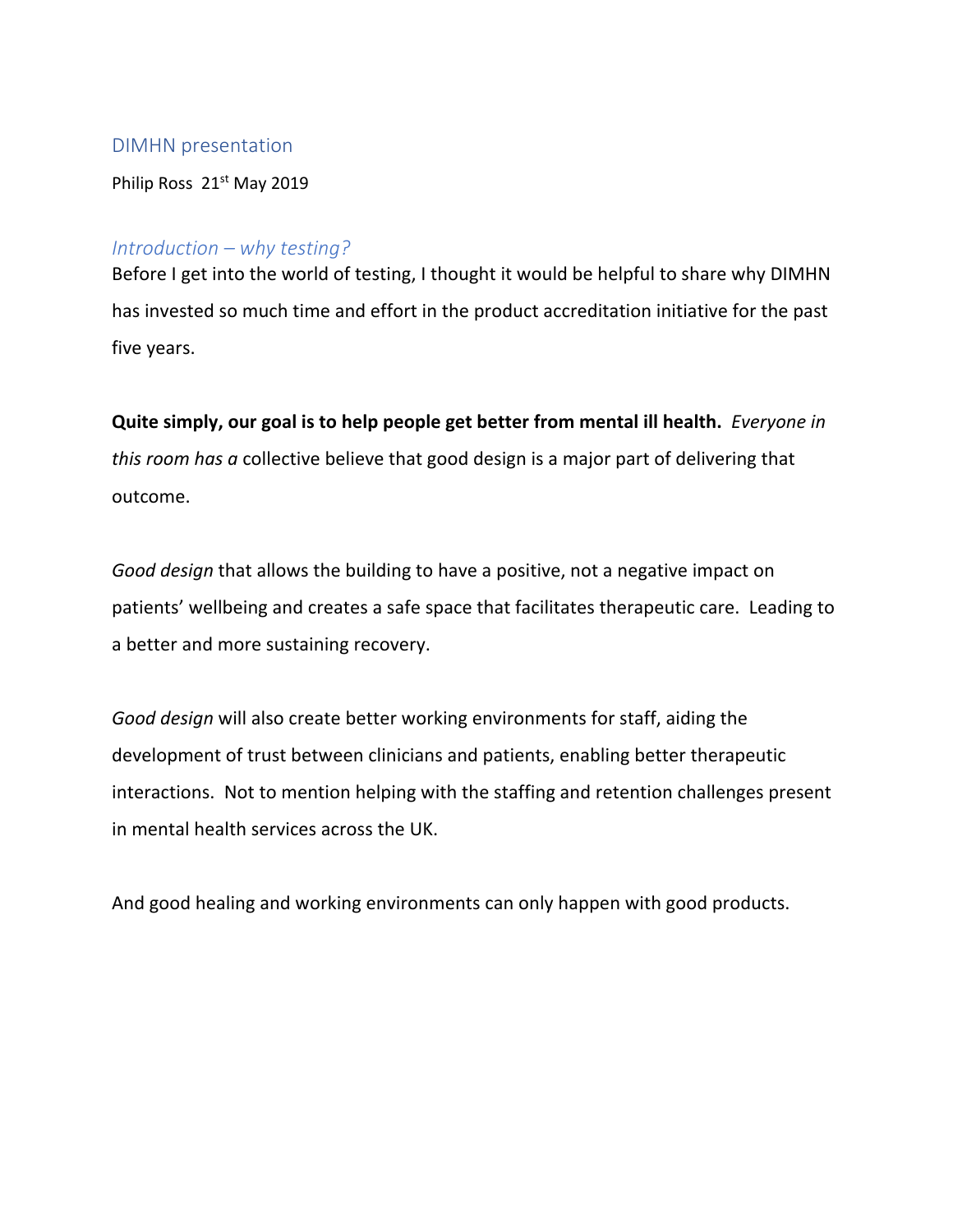## *The problem with the current testing regime*

There are a number of limitations with the current testing approach.

We'll start by looking at the robustness testing from the Medium Secure design guide.

- Use of rubber mallets and paving mauls, ambiguous, so a wide range of interpretations
- Not repeatable, often carried out in silos and not independent

And then if we look at the TS001 anti-ligature testing, it is limited in the scope of what types of products it covers and only considers the most basic of ligature attempts.

And what other criteria have we missed? You only have to look at the safety alert issue in August 2017 relating to the dangers of push button stops and other anti-barricade devices not working under active manipulation and pressure from within the room.

- Problem alerted to estates and risk teams across the UK
- No guidance on how to assess current products either in situ or for considerations on new build or refurb projects

Testing of ligature and robustness performance is also a major time sink for projects. Consuming 2-3 months of collective time.

- And we test in silos both at Trust or Health board, or project level
	- $\circ$  Adds significant cost in time and sample procurement
- Restricts the amount of time given to consideration of products impact on the wellbeing of the people with mental ill health and staff's ability to do their job
	- $\circ$  This is the most important place to spend time if we're going to continue making better spaces for recovery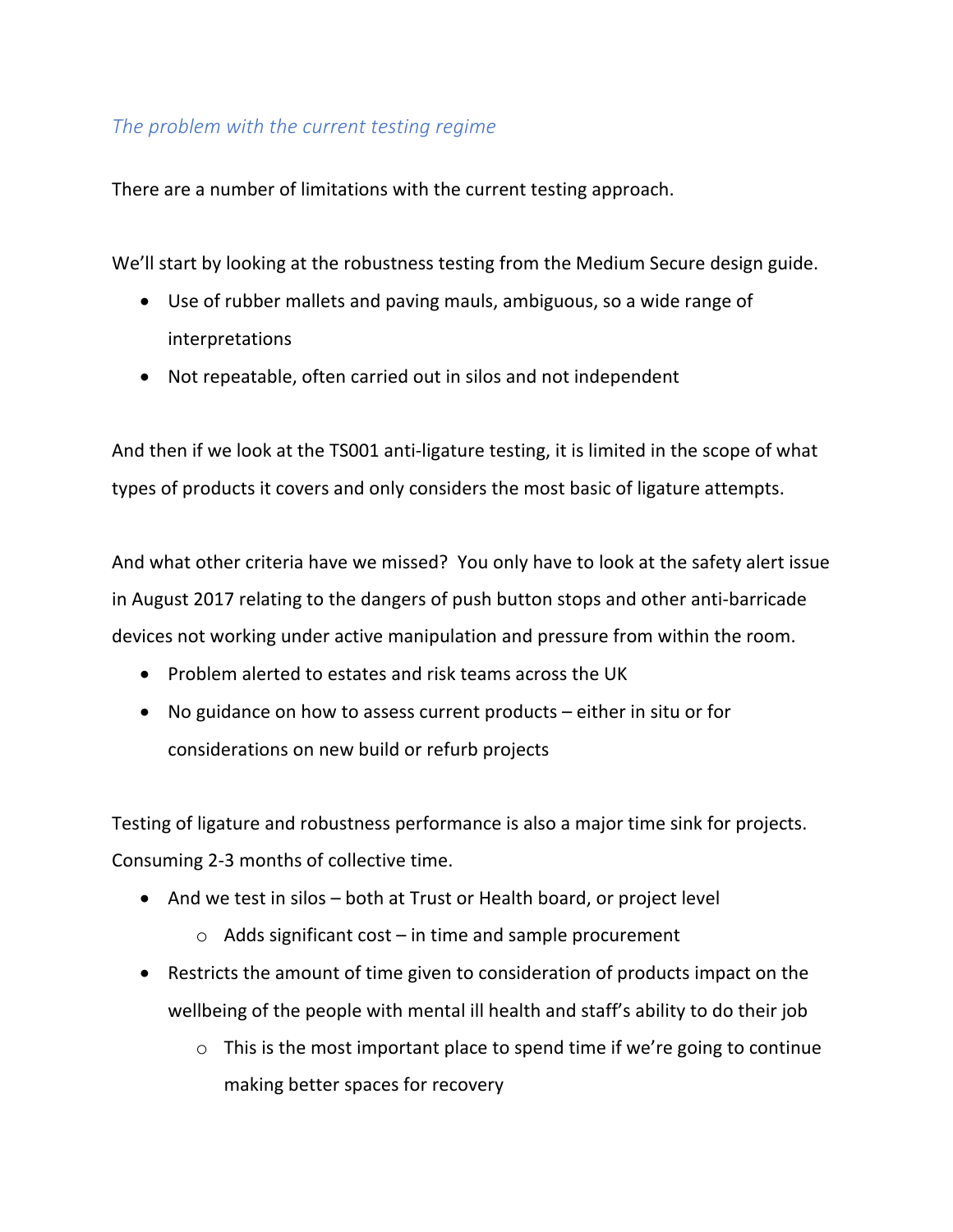## *Parallels – learning from other products used in construction*

I'm going to use a parallel throughout todays presentation – fire doors.

The first point we can take is the benefits of reliable, repeatable and independent testing and certification.

- We test fire doors once, using an independent, UKAS accredited test laboratory
- 3rd party accreditation scheme to ensure product manufactured to consistent quality – assessing processes and systems

This approach allows specifiers to assess various products or suppliers robustly and quickly.

The second aspect of fire doors to look at is how varying levels of performance used throughout a building. Look at the fire strategy on screen and you'll see we use a mix of FD30 and FD60, with FD120 or FD240 in the highest risk examples.

Two major parts to take from this approach

- Accurate performance helps building owners understand the risks involved and create risk management strategies based on these – best example here is the fire escape plan
- It also helps specifiers choose the right product based on this risk management plan, which will help manage overall budgets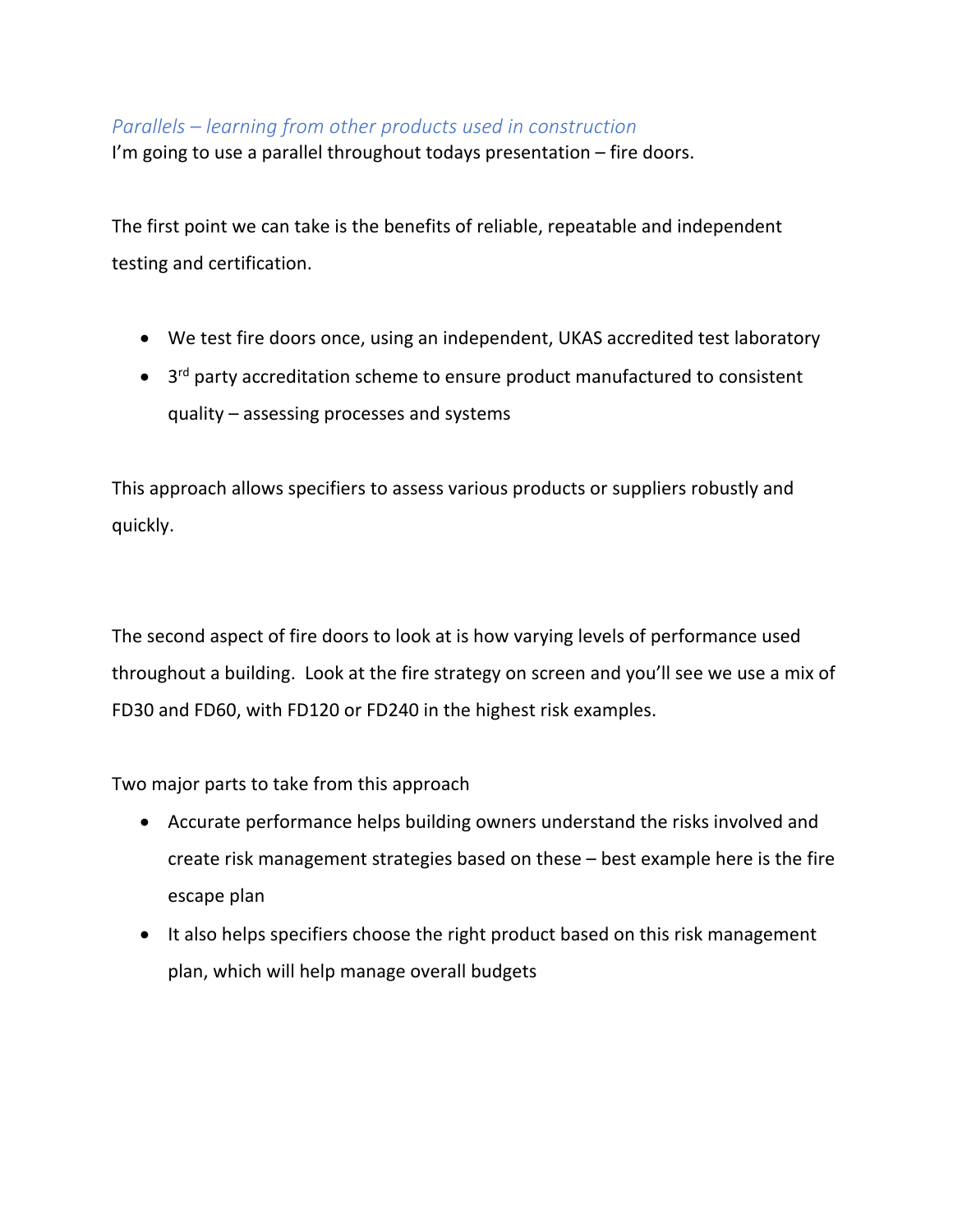### *Evidence based*

Translating these principles for products testing for mental health needs the equivalent evidence as a starting point.

The first decision DIMHN and BRE chose is to focus on the criteria for product selection that can be objectively measured. Allowing more clinical and design time to be spent on the recovery and wellbeing aspects of different products as this tends to be more subjective *(at the moment)*.

We carried out an extensive survey in 2014, which suggested doors, hardware and windows were the priority for better testing. However, after reviewing the requirements of other areas, we reorganised the testing process to allow coverage of all products for the two most significant performance concerns:

- Ligature
- Robustness

And retained some specifics for doorsets, hardware and windows:

- Anti-barricade is one example for doors
- Ease of cleaning is one that specifically relates to the mesh on sliding windows

To allow the testing to work for the wide range of care pathways, we decided to use a test and declare approach. This means no product will pass or fail, but the performance against a number of testing criteria captured and shared. Helping specifiers make informed choices.

We carried out a number of workshops across the country, getting input from almost 150 experts actively involved in MH. This included estates and facility managers, architects, clinical staff and product manufacturers.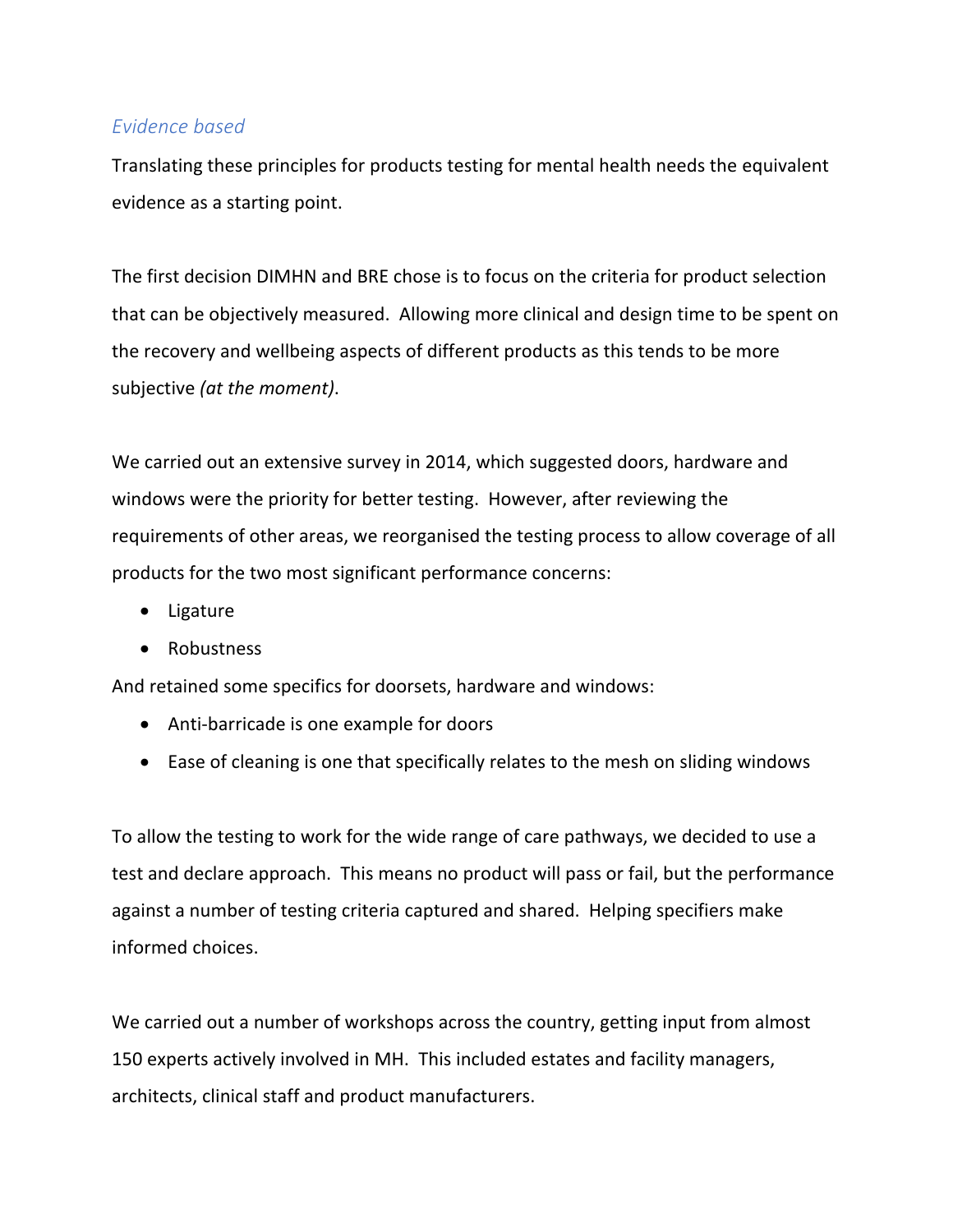- Used to understand what type of 'failures' currently occur and what problems we have to capture in our performance evaluation
- Getting input on the clinical needs and understanding how their risk assessments and management policies are affected by product based risks

We also searched journals to ensure the ligature performance was based upon the medical research. A couple of Russian studies into the issue of how ligatures are carried out, including the various angles and weights when different parts of the body are supported was particularly helpful.

For the robustness aspects, we had to consider the 'super human' strength when people's pain receptors are not as responsive due to psychosis or strong medication. We looked at studies into the forces of kicks and punches of elite fighters and Olympic boxers, alongside a raft of other anthropometric data. This was used alongside body weight calculations with momentum to better understand what forces can be achieved.

One of the other major aspect that came up during the workshops was the determination and time that people in mental health care settings have to plan and enact attacks on products with the goal of self-harm.

• Patient learning process built into testing to capture when there are coordinated incidents to learn about staff procedures.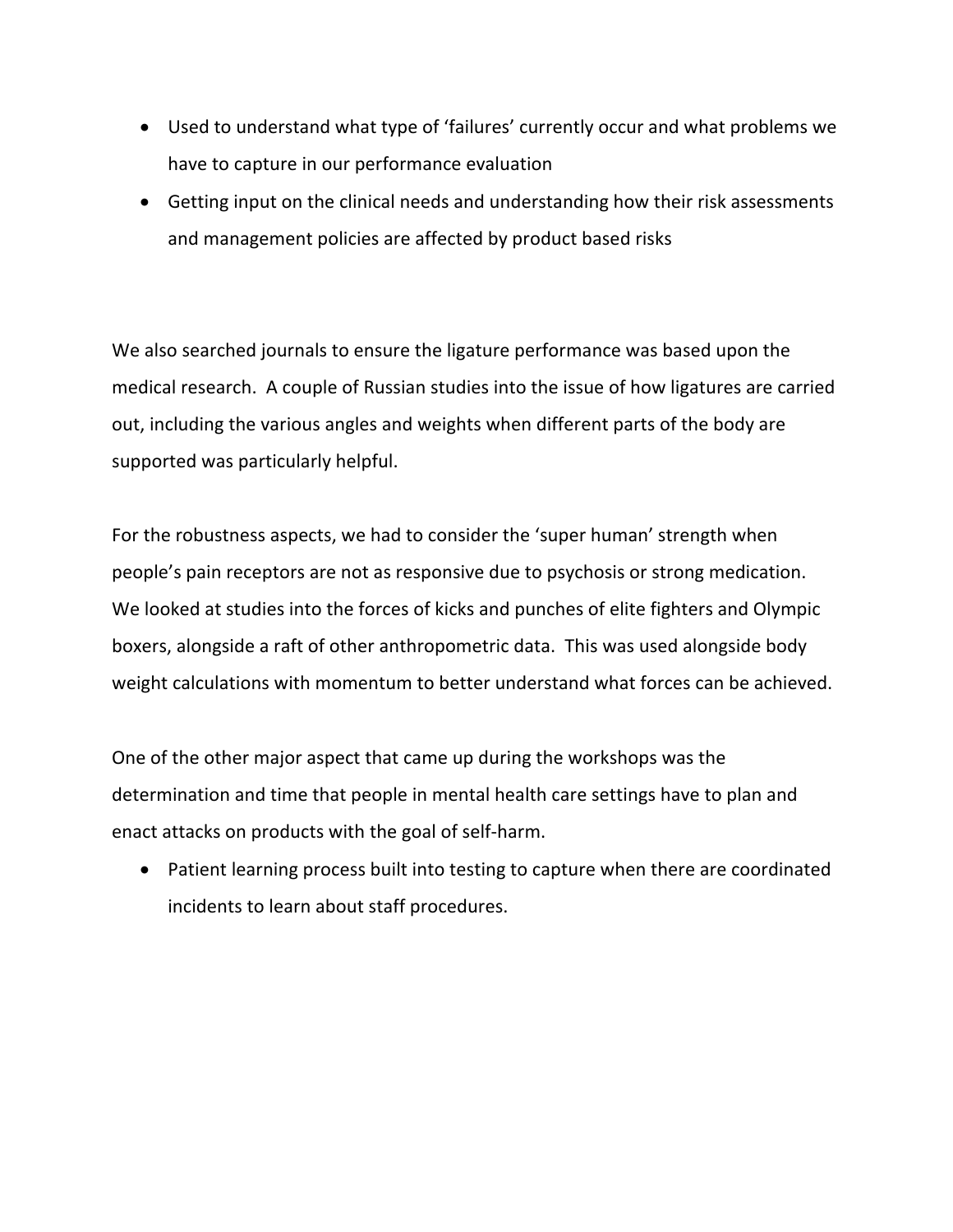## *So what's different about BRE/DIMHN testing to everything else?*

A regular feedback point we recorded during the workshops was the challenges of designing mental health environments. Both when looking at products and the overall project, people highlighted the various conflicting requirements:

- Privacy vs. safety
- Robustness vs. homely
- Ligature resistance vs. grip or slips, trips and falls

We recognise that improving design of mental health spaces for safety and recovery is about encouraging innovation to overcome these conflicts in the long term. In the meantime, we can help specifiers and clinical teams make good decisions on projects – factoring in what risks can be managed through clinical observations and what must be reduced by products.

Ultimately, until the perfect product comes along, it's about choosing the right place to compromise. And ensuring the clinical risk management procedures can be suitably informed.

And this decision will be different for each care pathway.

In order to make good decisions, we needed a more comprehensive range of tests than currently available – differentiating between simple and determined ligature attempts or physical attacks.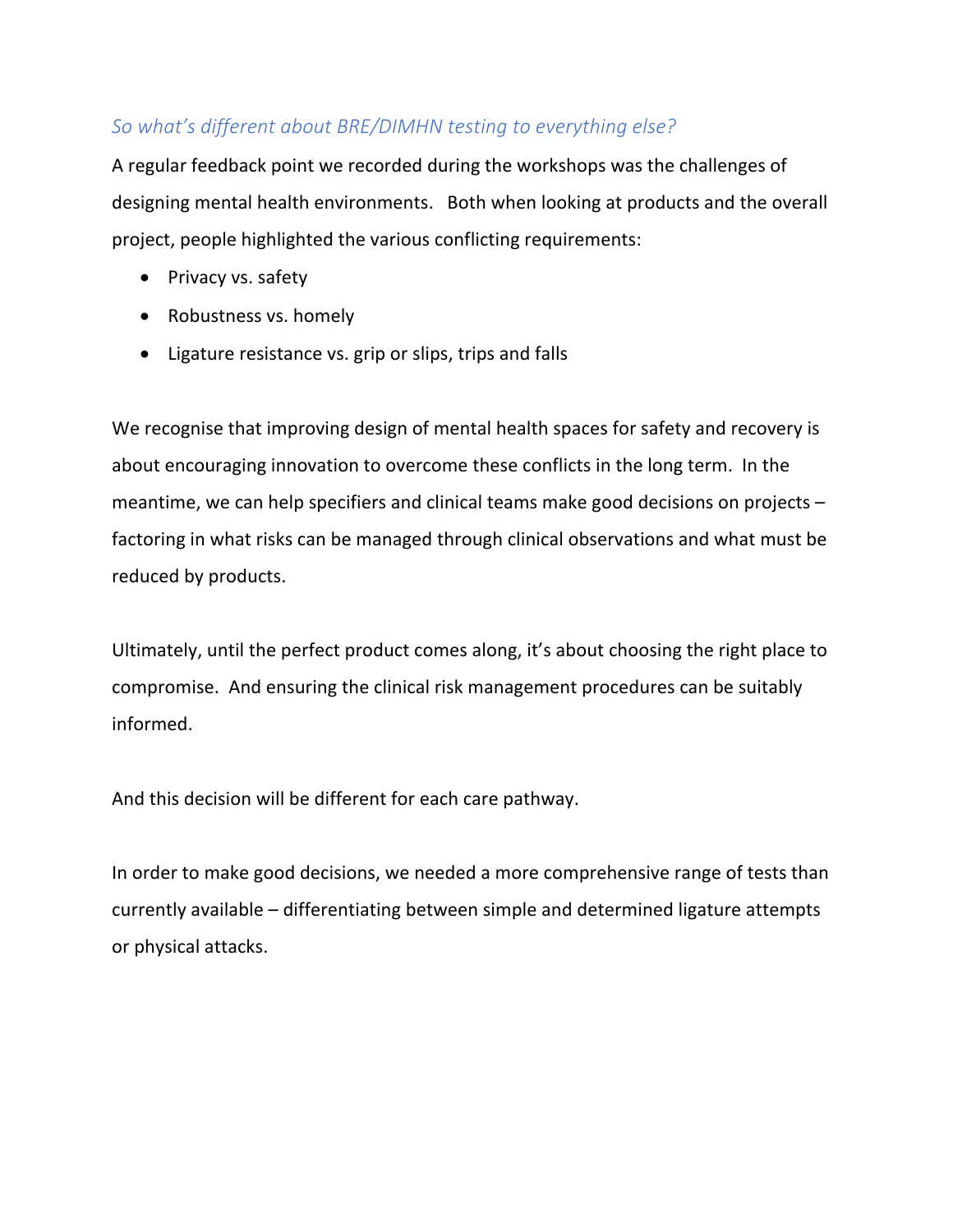### *Ligature*

Ligature is an interesting topic, one that is too binary right now with a wide range of products given the same label of 'anti-ligature'. We've focused on using medical data to give graded performance benchmarks, more accurately capturing the spectrum of ligature risk reduction. And, hopefully, banishing the term 'anti-ligature' which is too absolute when you factor in the determination and time patients devote to thinking up innovative ways to self-harm or in the worst case end their life.

Reduced ligature products behave in different ways, employing different risk management approaches, and we needed a range of tests to assess their specific approach to ligature risk reduction.

- Fixed product
- Moveable fixed products
- Load release
- Alarm based alerting systems

A recent safety note highlighted the need to consider all risks, irrespective of height in unsupervised areas like bedrooms and en-suites.

When you start looking at different heights of ligature points, you also have to think about the load pattern. It's not as simply as attaching something and pulling up or down, you've got to think about the way the attachment is made, the direction of load and how it is converted to a ligature.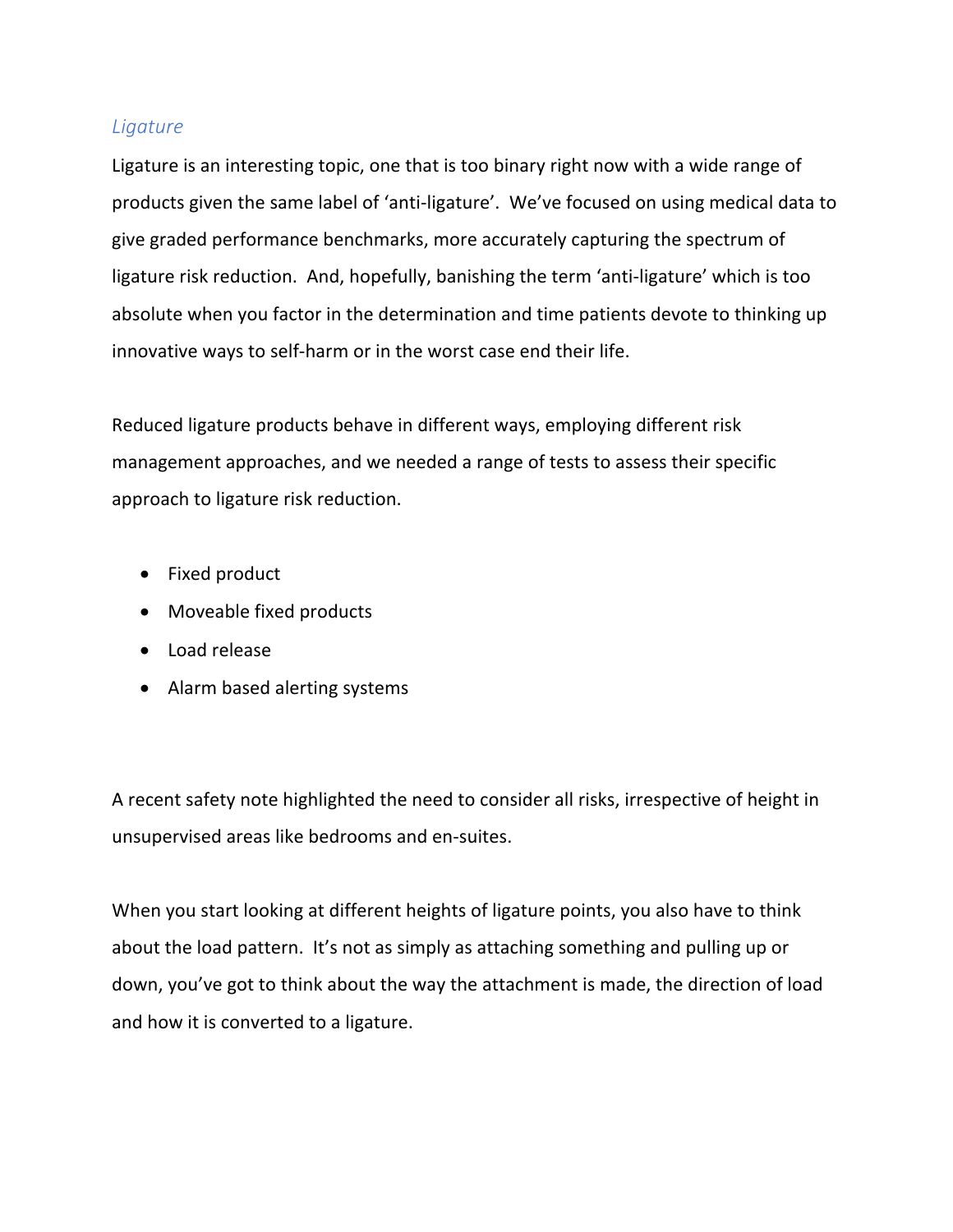We've factored in the determination and time aspects to testing, creating different grades of performance based on the products ability to cope with:

- No planning (ie. impulse)
- Some planning
- A great deal of planning

The latter here would involve multiple attempts to capture the patient practice and learning process, allowing for a total of 40 minutes of time to manipulate the device with commonly available tools - items of clothing, bed sheets, use of a broken CD or just brute force.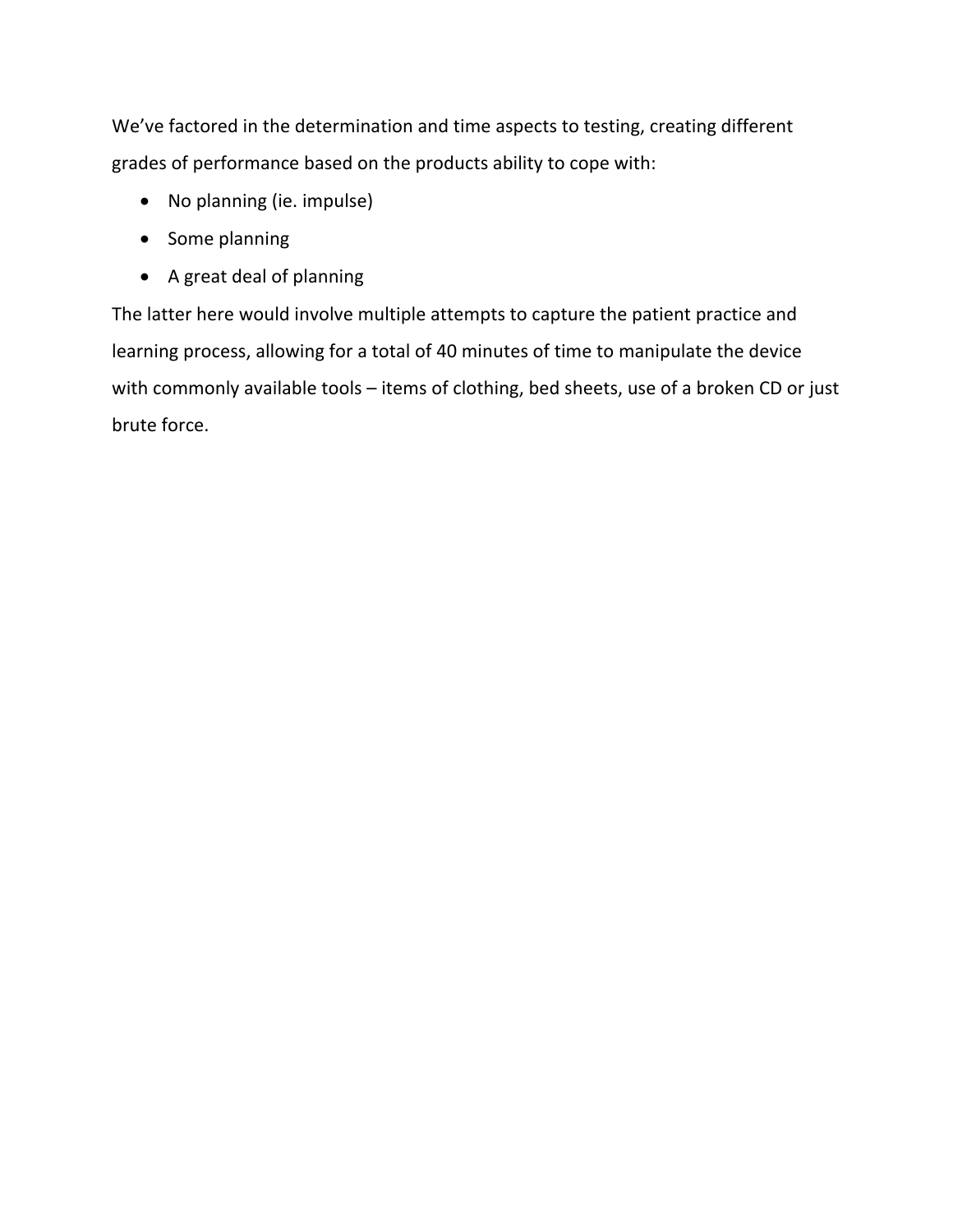#### *Robustness*

The biggest step forward for assessing robustness performance is the creation of testing processes that are able to be consistently applied, repeatable and carried out once.

To overcome the problems with current robustness testing, we've looked at a wide range of testing regimes, largely from the security sector.

We've combined this with our own experience in MH, factoring in the 'super human' strength, and ensured that all types of attacks on products are covered – using weapons, body force or stealth attacks.

We also know that a product's performance can be affected by the substrate it's fitted to, so in some cases we'll be testing products with a range of construction details.

One example of how we've tried to make the testing reflect real world would be a body ram on a door, currently represented by a paving maul – hitting products at all heights. By contrast, we've captured a number of important points:

- 1. The scope of impact on the product in this example, it's from waist to shoulder height
- 2. The size of impact element and its density in this example, we use a standardized pendulum impactor
- 3. The direction of force and its momentum important to capture whether the person is running from the other side of their bedroom or the full length of a corridor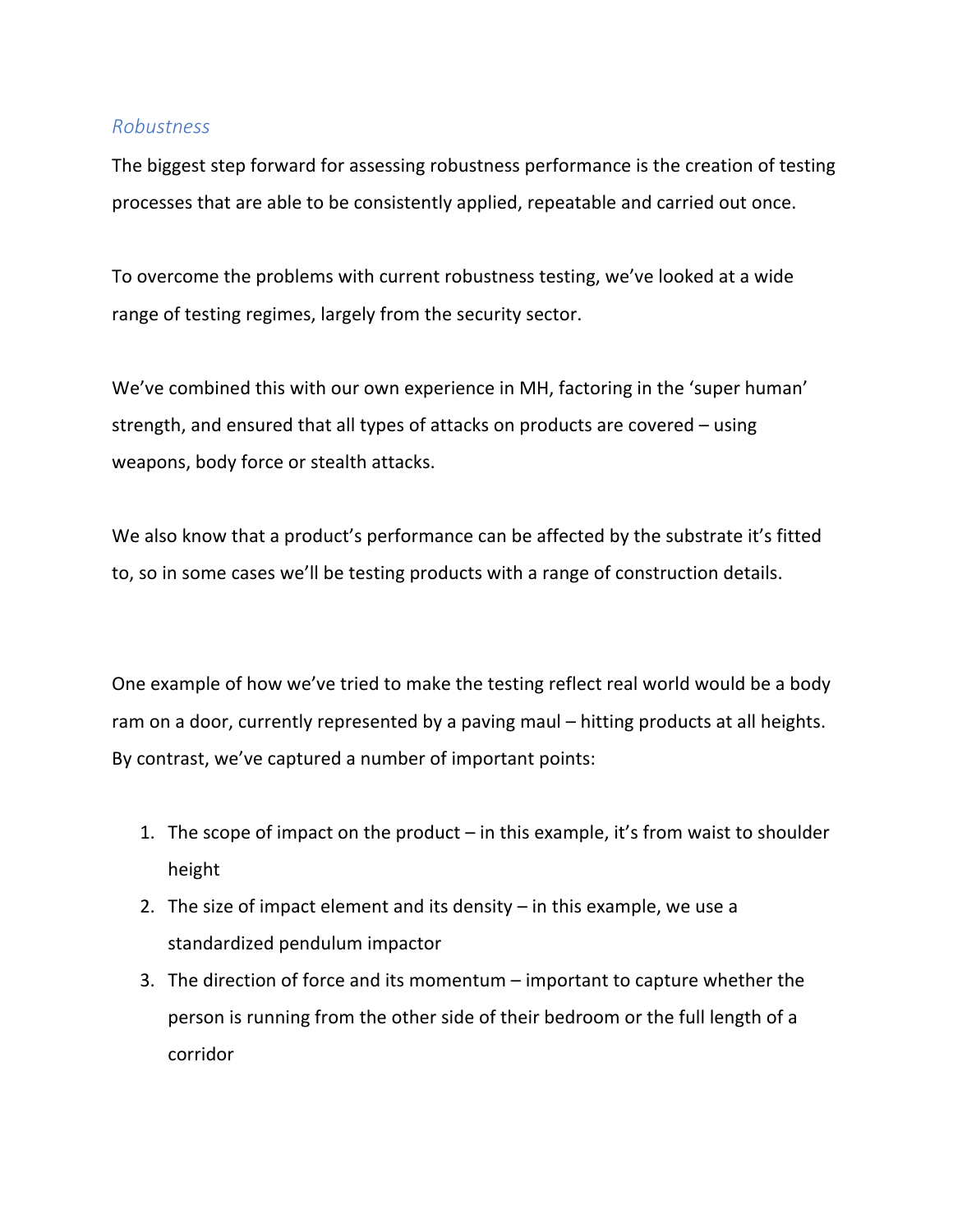By contrast, if you think about a punch, the force is a much smaller surface area, can attack items both high and low in multiple directions.

No product is indestructible. So we decided it was important to test all products to failure through prolonged attacks and make this information available to staff to ensure their risk assessments and management procedures are correctly informed.

This will not only inform the time to failure, but how the failure occurred and whether there are any early signs of failure that should be looked for after an attack.

One example of this in play in real life would be informing what the intervention policy is for a room. If a product being attacked is known to fail after 2 hours, risk management procedures could direct staff to intervene after 1 hour, allowing for a factor of safety.

'Stealth' attacks - non-audible or visible attacks, by simply picking at a product over time or using a credit card to create heat friction on a section of rubber to expose a ligature point.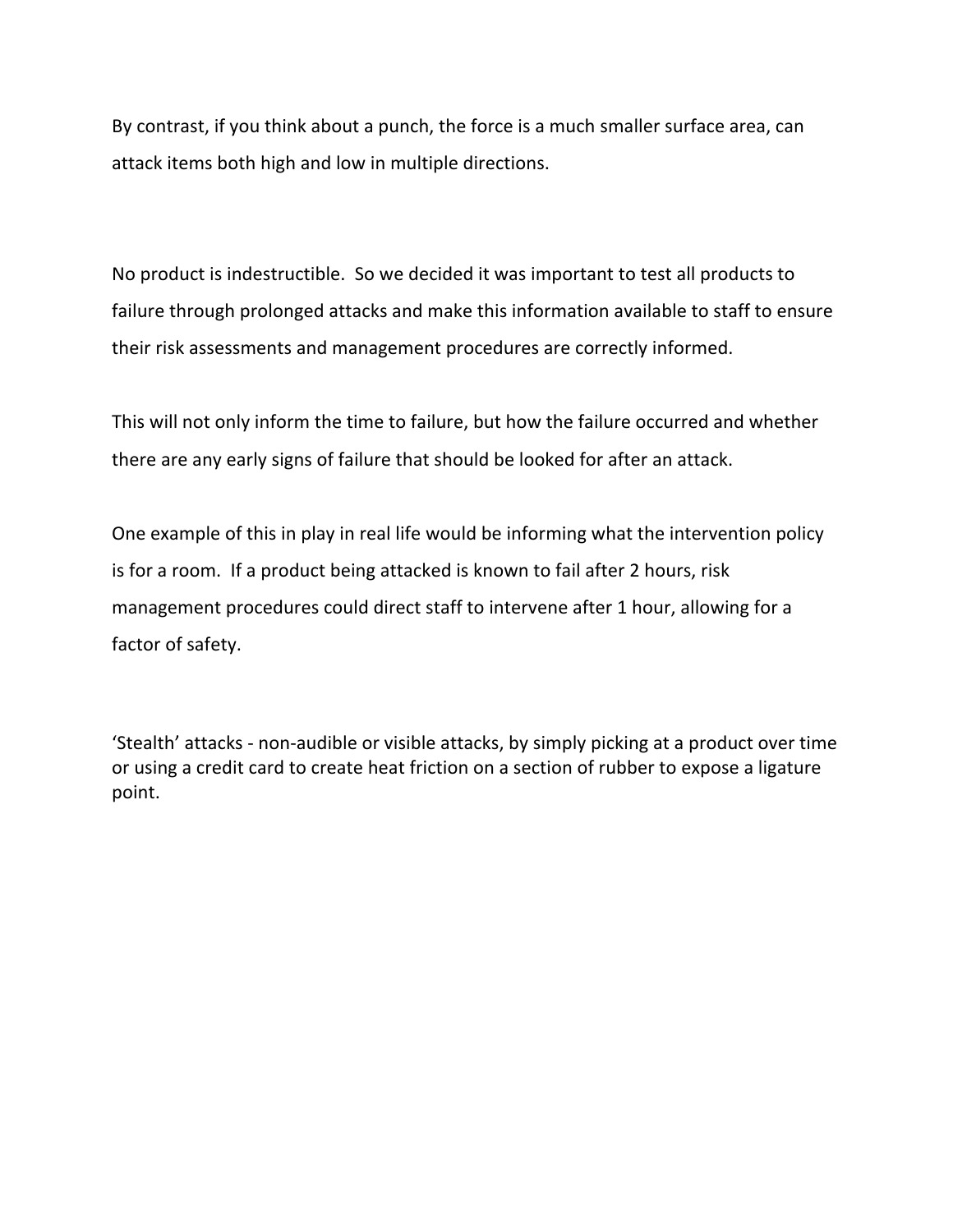## *Doors, hardware and windows*

We also created some category specific tests for critical performance measures not captured in the 'all product' ligature and robustness tests.

One example of this is the anti-barricade performance of doorsets. A topic that came into sharp focus when a nationwide safety alert was issued following a hostage incident. A cleaner's life was at risk when excess pressure was applied on the inside of the door made the anti-barricade device inoperable.

Like the tests developed for assessing ligature performance, we've factored in the patient learning process and the determination employed in the attempt to prevent the staff override mechanism.

We'll allow the test engineer to observe the anti-barricade system to being used 10 times to allow them to try and tamper with the mechanism to prevent operation.

We'll then grade performance based on:

- No planning (ie. a slam of a door only)
- Some planning and manipulation
- A great deal of planning and manipulation

We'll capture the timing against each of these scenarios.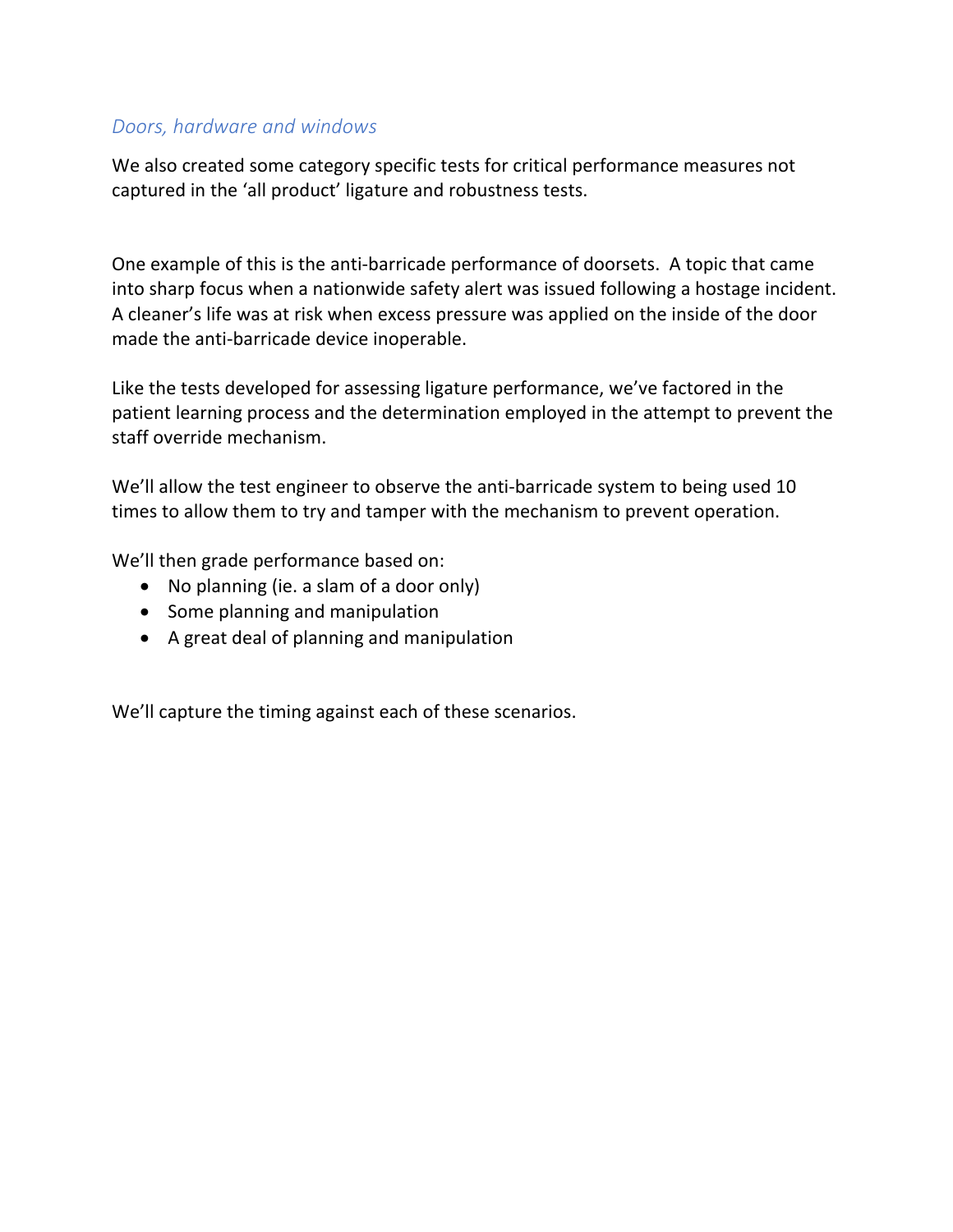### *Next steps*

We're going to be releasing the draft test guidance week of the 3rd June with a 4-week consultation process – all managed by BRE.

It's important to make your voice heard, so please join DIMHN or register to take part.

Following this, BRE will carry out a full review and process this into the testing guidance or explain why the feedback is not being adopted. Once we have the final version in hand, it needs to be assessed by the BRE Governing Body to ensure independence, impartiality and the testing guidance meets their strict requirements.

We took a decision relatively early to set out our preference to have a single organisation test all products. Partly due to the expertise and know-how involved in capturing the ingenuity and determination of patients when testing products, but it also helps us improve the repeatability of human based testing procedures.

Our preference is for BRE to be our designated test body, however, this has not be formally agreed yet. Feedback from BRE has been positive, but it need to be formally reviewed and approved by the board.

We're working towards the testing guidance being finalized and BRE ready to test and certify products performance by the end of 2019.